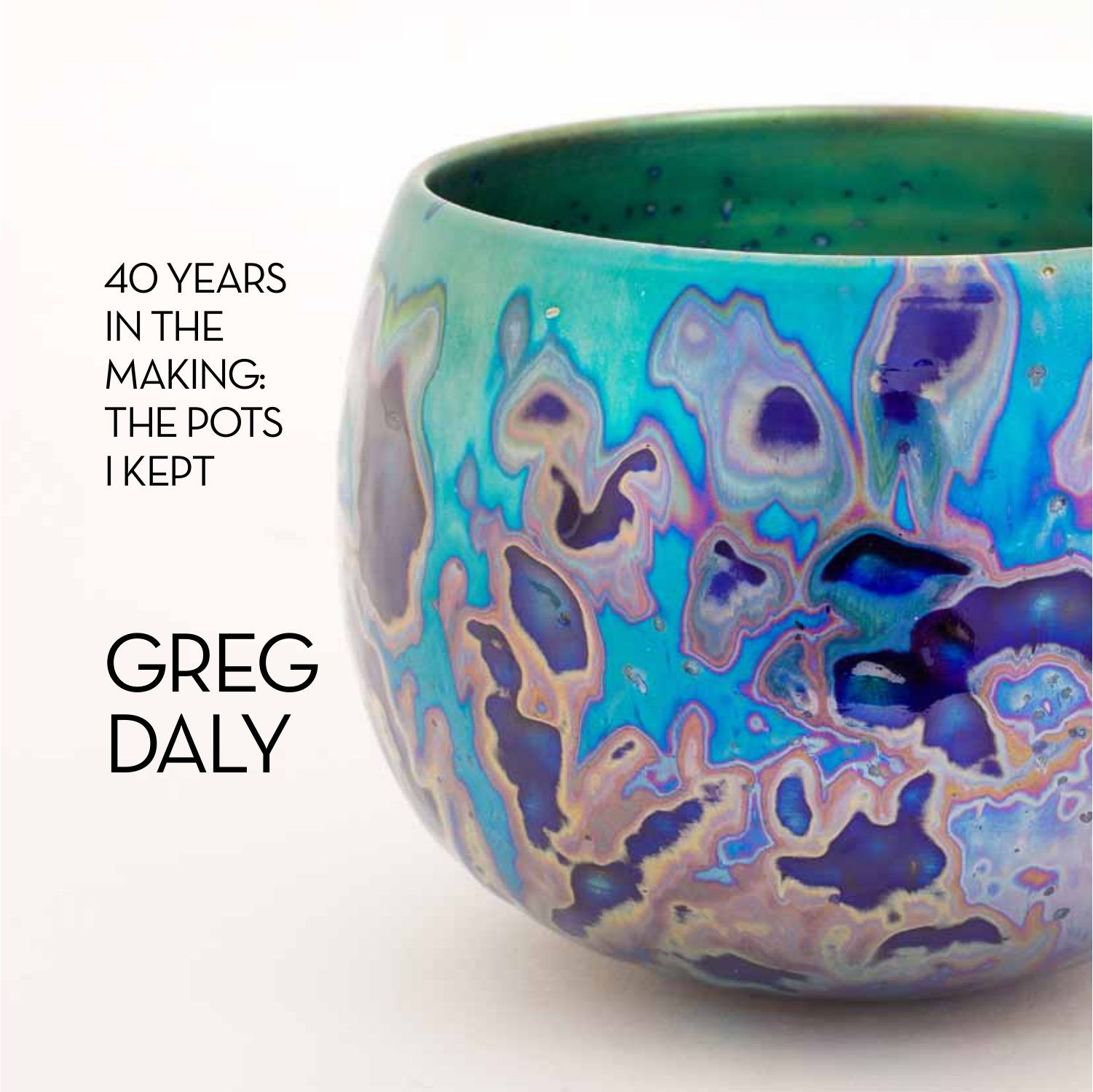## 40 Years IN THE MakinG: The Pots I Kept GREG DALY





## Cowra REGIONAL ART Gallery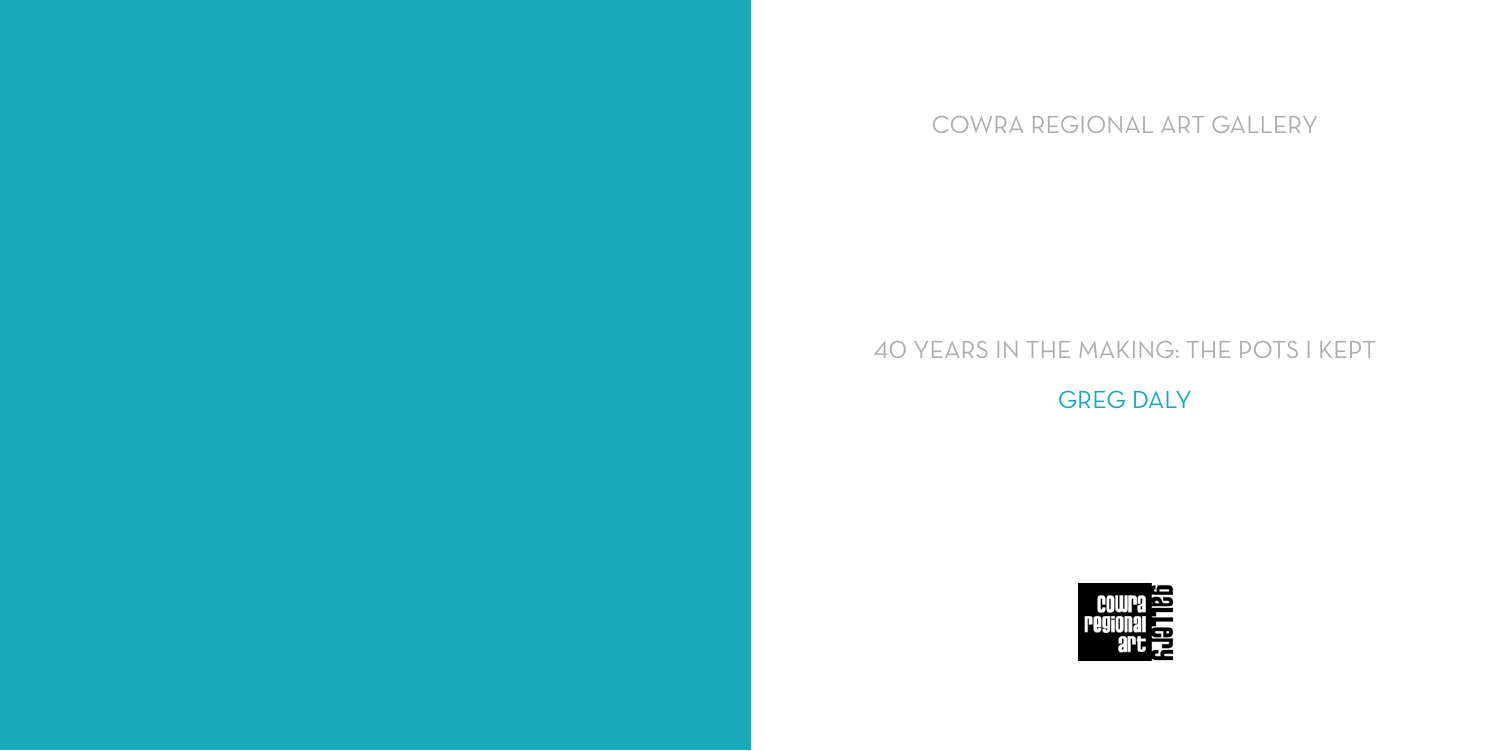The Cowra Regional Art Gallery is delighted to present to the public this timely exhibition of works by distinguished ceramicist Greg Daly, a result of setting aside significant pieces he has a particular affinity with, during the past 40 years.

During this early period, his interest in glaze on glaze surfaces led to an experimental and fearless approach to kiln firings and mixing glazes. However, fundamental to the success of the surface decoration of his works is the meticulous planning of his vessels, as reflected in the astounding body of work in this exhibition. For Daly, form, glaze and decoration are equally important.<br>Grea Daly is an artist in his creative prime with exceptional

Daly embraced ceramics from an early age. He began at the age of thirteen and his early training included attending lectures and workshops by many eminent potters of the day, later studying at the Royal Melbourne Institute of Technology.

The Cowra Regional Art Gallery is a cultural facility of the Cowra Shire Council and supported by the N S W Government through Arts N S W.

#### 2 | 40 YEARS IN THE MAKING: THE PC

### FOREWC BRIAN LANGE

craft skills demonstrated in the elegance and diversity of his work. The showcase of recent works in the exhibition is spellbinding (highlighting his ongoing passion for colour and light) and inspired by the morning and afternoon light experienced around his studio and home in Cowra.

He has played a key role in the unfolding history of the professional crafts movement in Australia as both an innovative and prominent ceramic artist, writer (three books) and teacher. He is also a curator, arts administrator and currently, Head of the Ceramic Workshop – School of Art, Australian National University.

I would like to thank Peter Haynes for his insightful text; full of interest and important connections between the artist and his work.

Finally, I am extremely grateful to Greg Daly for his enthusiasm and generous support of this exhibition project. It has been a pleasure to work with him.

Brian Langer Director – Cowra Regional Art Gallery

#### COWRA REGIONAL ART G

Published on the occasion of the exhibition Greg Daly: 40 Years In The Making – The Pots I Keep Introduction by Greg Daly Catalogue Essay: Greg Daly. The allure of clay by Peter Haynes Exhibition dates: 21 December 2013 – 2 February 2014

Published and produced: Cowra Regional Art Gallery, 2013 www.cowraartgallery.com.au

Catalogue design by ARMED IA Pty Ltd Printed in N S W, Australia

© Text: Greg Daly, Peter Haynes and the Cowra Regional Art Gallery 2013 © Images: Greg Daly

All rights reserved. No part of this publication may be reproduced or transmitted in any form or by means electronic or mechanical, including photocopying or any other information storage and retrieval system, without permission in writing from the publisher.

#### ISBN 978-0-9923730-0-9

Notes on the photography: Unless otherwise indicated, photographs of the works in this catalogue have been provided by Greg Daly.

Front and back covers: Dappled Light (detail) 2011 lustre glaze, silver and copper decoration 48cm (dia) Photograph: Stuart Hay

Greg Daly is represented in Sydney by Sabbia Gallery, in Melbourne by Skepsi Gallery, and in Brisbane by Victor Mace Gallery.

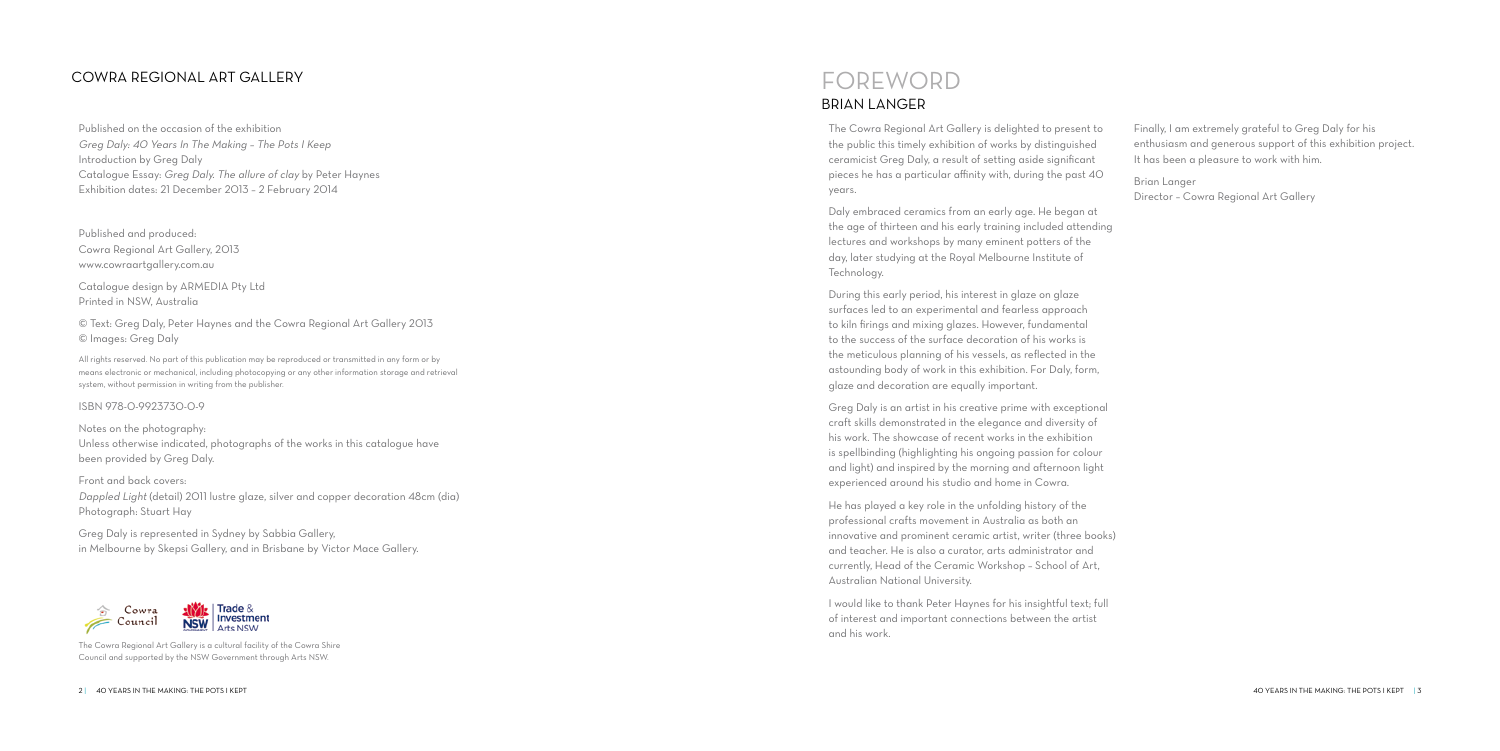In the early years I was obsessed with understanding and controlling the glaze. I strived to be able to tightly control the final result. However, eventually I learnt not to control the glaze, but to let it work for me and have it decide the final outcome. By playing with the thickness of the application, the type of clay I used to make the works and the way I eventually fired them, I was able to obtain results that were new, unexpected and unique.

In 2007 I had an exhibition at Sabbia Gallery, in Sydney, called Shades of Red. The pieces in that show were the result of my experimentation with copper red glazes, a type of glaze that requires a very precise firing to control the atmosphere of the kiln, which reduces the copper in the glaze and creates the deep red colour. Normally you try and create an even colour on the piece, but for this show I wanted to play with the kiln and produce a random effect. I created an uneven, variable atmosphere in the kiln by firing some burners with an orange, reducing flame and others with a blue, oxidising flame. This produced works that combined both the reduced and oxidised forms of the copper glaze, with the surface fluctuating between deep carmines, bright scarlets and pale watery greens. It is like painting with fire at 1,300˚C, a temperature that would melt the ash in your fireplace to glass.

My more recent work with lustres happens at the other end of the temperature range, at a mere 700˚C, where a very thin layer of metal can be deposited on the surface of the glaze. I discovered lustres purely by chance in my second year at RMIT, and very quickly fell in love with gold resin lustre. I very rarely used it on it's own, preferring instead to spray it very lightly over the glaze to produce pinks and apricots, or combining it with other metal resin lustres to get purples, reds and opalescent sheens.

In the mid-1980s, I started to experiment with lustre alazes,

In 1967, when I was in Year 8, I was given the choice to study Latin, German or Pottery. The decision I made was a significant one, and I have never regretted making it. In those early high school years, I was exposed to a number of great potters. At the age of fifteen, I attended my first workshop, presented by Peter Rushforth and, soon after, I met such eminent potters as Reg Preston, Harold Hughan, Joan Campbell and Paul Soldner. They all left a mark on how I saw pottery and how I approached clay.

Soon after graduating from the Royal Melbourne Institute of Technology, I was in an exhibition at the George's Gallery in Melbourne organised by the Arts and Crafts Society of Victoria. I had entered two, small lidded pots, one of which had a copper red glaze that I was extremely happy with. In the hope that no one would buy it and I might be able to keep it, I had given it a much higher price than normal, twenty-five dollars! However, at the opening I was dismayed to find a red spot on both pots and learnt that Ken Hood, then Deputy Director of the National Gallery of Victoria and decorative arts curator, had purchased them for himself. I mentioned to him that I had been hoping to keep them and he told me that the artist should always have the best collection of their work. Soon after that, I started putting pieces aside for myself. After every exhibition, I would select pots that I felt a particular affinity for and wanted to keep: indeed, some pots have never even made it to a show!

Forty years on and I now have an overwhelmingly large collection of my own work, from every stage of my career. It is so large that this exhibition represents only a fraction of what I have hidden away in my studio.

In creating this exhibition, I have tried to select representative pieces from the different periods of my career. When you are wandering through the works, you will notice how the forms, glazes and details morph between

different periods. Shapes and surfaces come and go, often re-emerging years later in a different guise or combination as I explore the medium.

To me the form of a pot, as a foundation for all the surface decoration, is just as important as the decoration itself. If the form is weak, the final piece will seem awkward and un-engaging. It is the shape of the form that borders the piece and encompasses the decoration, controlling how the lighting and your eyes interact with the work. Small changes to the shoulder or opening of a vase can change the presence it has and how you focus on the piece. Your eye can be held by the rim of a bowl, or drawn away with the slightest alteration. The depth and curvature of a pot will focus the light in different ways and alter the appearance of the glazes.

However, a form is nothing without a surface, and from the very beginning I have had a passion for glaze. At the age of sixteen I was taken to a retrospective of Harold Hughan at the National Gallery of Victoria, where I was to see stunning, quiet glazes, given the space they deserved on many large platters. Soon after I saw the work of Reg Preston, a founder of the Potters Cottage at Warrandyte, whose glaze on glaze surfaces were of another world to me. It was a world I wanted to know and explore. And it is a world I have immersed myself in ever since.

One gets to know how to read a glaze like an open book, and you start to realise that the materials that go into a glaze are not the only ingredients. The way you fire the pot is about more than just turning the powdered materials into glass. It is about developing a surface, a colour, a depth. Small changes in the firing cycle can dramatically alter the final piece. It is a lesson that is most evident in my lustre work, where very small changes in the temperature of the kiln, the degree of reduction and the length of the reduction cycle produce radically different results from the same glaze.

which have metals such as silver, bismuth and copper within the glaze itself, rather than being sprayed on top. During a third firing cycle at a lower temperature (around 700˚C) the glaze is heavily reduced by firing with a low-oxygen yellow flame, which causes the metals within the glaze to deposit on the surface, forming a multi-coloured, shiny metallic surface.

Many years later, in 2009, I returned to lustre glazes. The earlier resin lustres I had found great at providing a reflective illusion of surface, but I was looking for something with more depth, something that could capture the amazing variety of light that we are surround by every day.

In my environment I see constantly changing shades and intensities of light as I walk between my home and studio. Throughout the year I see light through mist, rain, dust, smoke, heat haze and cloud. Moon light, first light, fading light, sunset and that instant, just as the sun goes down, an after glow that for just a moment changes the land and sky. This is what has inspired me to exploring lustre glazes.

To me, light and lustre have a synergy that creates astonishing colour and movement. As you move around the work, the different angles of light striking the surface will change the colour and intensity of the lustre. The nature of the light too will have a remarkable affect on the colour and tone of the glaze, as the spectrum of natural light outside will be very different to the artificial light in a gallery or home. Lustre is as much a product of its surroundings as the glaze recipe and firing process.

It's been over forty years since I first touched clay, and since that time I have made an untold number of pots. It has been a difficult undertaking to select pieces for this show that do justice to the larger body of work. However each one has a story to tell, about its creation, about its role in the development of a potter and about why it, amongst hundreds of others, was saved.

## INTRODUCTION Greg DALY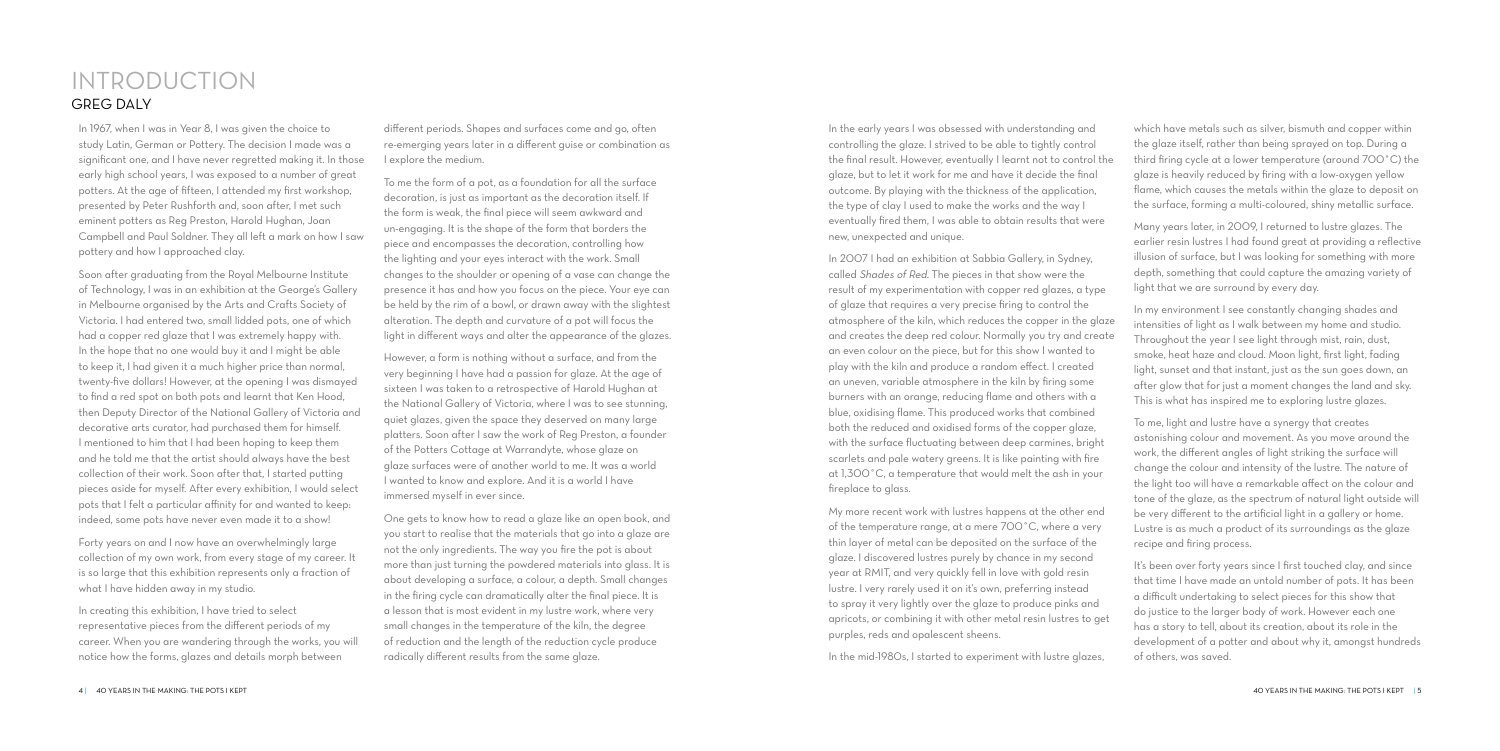and forms of the American. Each artist cited has developed an harmonious relationship with the materials of his art and the intentions and necessities of individual aesthetic voices. Their intimate affinity with their chosen material and their understanding that each object is a concrete expression of the engagement of the self with the real world and the world of the imagination, are the qualities which they share with Greg Daly. I italicised influences above because it is a word (often) used without full regard to how it might be read. In the present context it is concerned more with approaches to creative practice than to the objects which are products of this.

I spoke above of the importance of the artist's complete understanding of and empathy with his chosen material.

Making is thinking.

Richard Sennett, The Craftsman (2008)

The choice of a career path is often a difficult one fraught with anxieties and indecision. Not so for Greg Daly. While still a young secondary student (Year 8) he had to decide which one of three subjects he would study – Latin, German or pottery. It would seem unnecessary to state that his choice fell on pottery, and the rest, as they say, is history!<sup>1</sup> From that time (1967) on Daly's attachment to the medium of clay has directed his conceptual, philosophical and aesthetic explorations and investigations.

For Daly clay holds multi-layered realms of association and memory that are as much about its history as they are about the makers and users of clay objects. Every medium has a history. The history of clay is intimately entwined with man's beginnings and subsequent development. The medium has been, and remains an essential ingredient in the way that individuals from the complexity of cultures that have populated our civilisations simultaneously express themselves and the culture of which they are a part. The great ceramic traditions of, for example China, the Islamic world and 18th century Europe, are not just human expressions, they are expressions of a wider humanity and in these qualities hold the possibilities of touching each individual.

The ceramic tradition embodies a sedimentation of objects, images and experiences and for Greg Daly that tradition is a lived and vital aspect of his creative life. But tradition, as T.S.Eliot, the great Modernist poet says in his essay Tradition and the individual talent, 2 cannot be owned, it has to be rediscovered and reinvented by each new generation. Daly uses the past to express the present in objects that

although they speak of the temporal and historical layerings of culture, announce their newness; their highly individual aesthetic character; their being of their time; of their being additions to the ongoing ceramic tradition.

Greg Daly's history in ceramics is one that began before he became a maker. His early years saw him visiting for example, the great ceramics collections held by the National Gallery of Victoria. These excursions instilled in him the importance of looking, of building up pictorial and formal vocabularies encompassing the encyclopaedic traditions of world ceramics. Tertiary training at the (then) Royal Melbourne Institute of Technology (RMIT) imbued in him the practice of looking critically not only at the work of others but most importantly at his own productions. Questions such as why this form, this surface, this decoration, this combination, etcetera, applied regularly and diligently to his own work and to his looking at other works (contemporary and historical) have impressed themselves into his creative psyche to produce an incisive critical attitude which continues to inform his own practice and indeed his total approach to ceramics.

Daly's early influences included the following major players in Australian ceramics – Peter Rushforth, Harold Hughan and Reg Preston. Perhaps surprisingly (although one should always expect surprises in one form or another from Daly) is his inclusion of the American artist Paul Soldner. The work of the three Australians each has strong affinities with the Anglo-Oriental traditions that characterised so much of Australian ceramics in the 1960s and beyond. Each has a highly-developed aesthetic presence. Works by each of these are clearly that!

Soldner's art is also very much his own. The quiet elegance and restrained contemplative character of the Australians is loudly contrasted by the fractured expressionist surfaces

Daly demonstrated this very early on in his career. His understanding extends not only to the raw material of the clay but also to the selection of the appropriate form and decoration to provide the necessary cohesion of elements that constitute the complexity that is the art object. His focused direction resulted in sophisticated essays in the ceramic medium, striking for the balanced harmony of elements and precise geometries of form.

A glaze-on-glaze platter from 1973 (Fig. 1) serves to exemplify the preceding. The form is simple – a circular, rimmed platter. The palette is essentially brown relieved by a crackled light ochre in the centre. The insistent presence of the Australian landscape is hard to deny and will become a subtle yet indelible feature throughout Daly's oeuvre. The central bowl also features a stylized plant form that springs from the base of the central circle. Its graphic linearity provides both a visual foil to the earthy brown of the rim and a striking contrast (tonally and formally) to the organicism of the cracked surface of the ochre bowl. Ostensible simplicity of form and decoration belies the precocious aesthetic imagination that gave form to the clay that is its foundation.

Another early work, this time from 1975 (also Fig. 1) is a glaze-on glaze vase. The form is again simple and unassuming; the palette largely the grey-greens of the Australia bush. The form may hold some acknowledgement to the blossom jars of Peter Rushforth but if so, it is a respectful nod, not an exuberant embrace.

Osmosis as opposed to appropriation is what informs Daly's use of respected progenitors. He does not copy but rather infuses the essence of other work, where it is relevant, into his own. Another early work (1976, Fig. 1) reinforces this approach. The quietly beautiful lidded pot has formal affinities with, for example Qing Dynasty ink-paste pots. It is exemplary of Daly's ongoing dialogue with the ceramic tradition manifested here in the ceramics of China. While

## Greg Daly. The allure of clay. PETER HAYNES

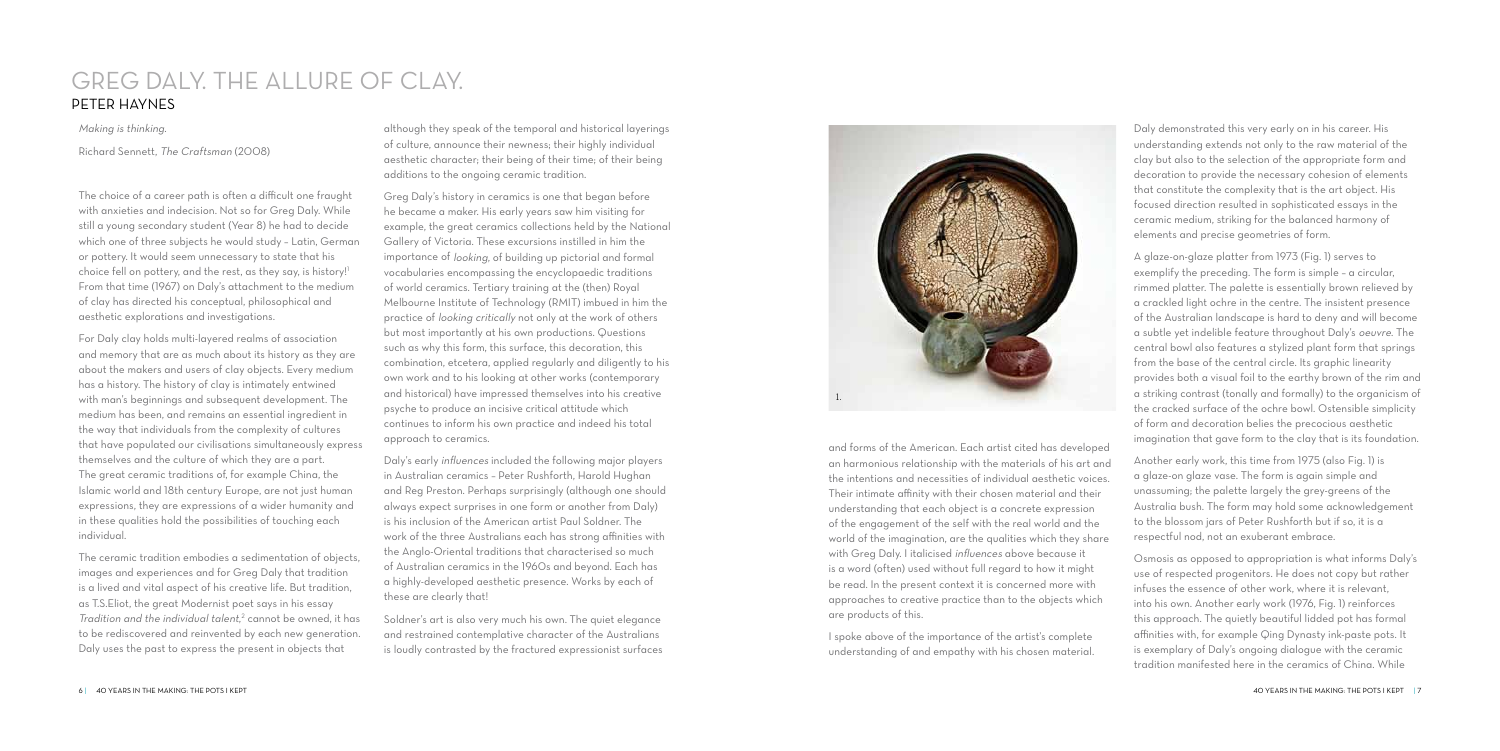a Qing Dynasty pot clearly represents a concrete fusion of its time and place, for Daly it is also part of the ceramic continuum. It continues to present itself as a meaningful (and beautiful) object establishing an intimate dialogue between object and viewer despite temporal and spatial constraints. Daly's allusion in no way diminishes the impact of his developing ceramic vocabulary.

area of the platter. The floral reference is abstracted but nevertheless clearly visible. The gentle upward curve of the branch (?) leads the eye to the right-hand edge of the platter and consequently around the rim and back to the trunk (?) from which the branch emanates. This sophisticated minimalism may owe something to Japanese ceramics but it avowedly announces the consummate precision of Daly's approach to the multiple stylistic questions he asks of himself.

The overall band is blue. Its contrasts with the background offer a marvelous visual charge in which the ambiguous interplay of colour as form and decoration and form as permanent and transient offers both imaginative excitement and expansion to the viewer.

Black is a very difficult phenomenon to describe. It is considered by some not to be a colour but for Daly it provides opportunities to capitalise on its visual depth to produce beautifully expressive works. A platter from 1986 (Fig. 5: p.12), another simple circular form, is a compelling instance of the artist's skill. Here the black is embellished with gold- and silver-leaf marks, combined in a scaffold-like structure slightly to the right of centre. The scaffold (which accommodates about 20 per cent of the total surface area) is an amalgamation of silver and gold lines with some in-filling of the same colours. Its assertive linearity floats above the rich and lustrous black of the ground, reinforcing the notion of depth often associated with black, yet simultaneously intimating other possibilities including that of infinity, a journey without end. While these philosophical questions are (perhaps) at play what the artist ultimately presents to his viewers is a powerfully contained object invested with an insistent visual and aesthetic presence.

A further platter (Fig. 14), this time from 1998, succinctly articulates the exceptional control of form and content that Daly commands. The (as usual) perfectly achieved circular format is covered with a vermilion ground. Onto this, thrusting into the sea of vermilion from the left-hand edge, is a bar of what I will refer to (loosely) as decoration. This is a rectangular band, the majority, left-hand component of which is a rectangle; the remaining right-hand part a square.

Moving on to 2000 (Fig. 15: p.XX) the circular format of the platter and its accompanying central shallow dish continues to provide an arena for exhilarating visual activity. This is an extraordinary piece whose aesthetic raison d'être is a declaration of the (sometimes) hegemony of the decorative over the formal. That said, without the constancy of form endemic in Daly's art, the celebration of the decorative would simply dissipate. The kinetic concatenation of orange/ red gestural marks and lines that flows over the surface of the yellow-gold platter is controlled by the astute insertion of the blue rhomboid that sits commandingly at the top right-hand corner. The blue acts is both beginning and ending for the energetic marks and in so doing imparts an exquisite aesthetic tension to this lively and spatially interactive piece.

Landscape and the effects of light are beautifully captured in Setting light, 2013 (Fig. 23) and Gums in the mist, 2013 (Fig. 28). Lustre glazes appeared in Daly's work in the 1980s. After an extended hiatus they resurfaced in 2009 and in 2013 were given a splendid showcase at Sydney's Sabbia<br>Gallery.<sup>3</sup> Earlier research once again provided a startingpoint for reassessment and new ways of looking the results of which are spectacular.

The two platters under discussion exemplify the depth of the artist's technical explorations and his translation of the effects of the light of the landscape around Cowra in the central west of New South Wales. The rich surfaces have the fluidity of paint and in that flow the artist intimates the passage of the day and the changing patterns of light that



Throughout his 40-year career Daly has made a practice of mining his own archive, of relooking at where he has been, at what he has done, in order to create fresh and innovative (re)statements of earlier iterations. The platter form eloquently expresses this. A platter from 1978 (Fig. 3) continues the quiet reference to the landscape. The colours used resonate with those of the bush. An elegant almost calligraphic design, flows sinuously across the central

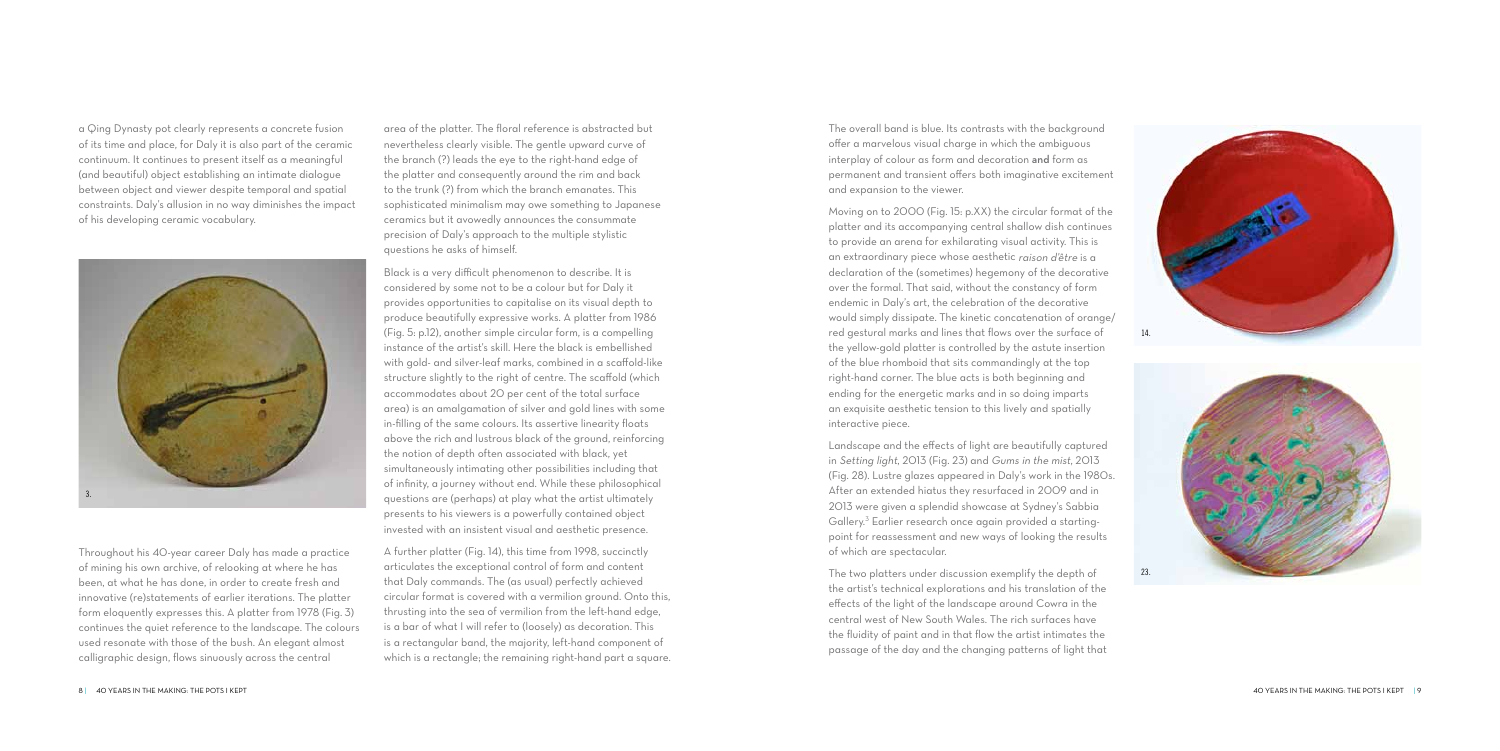announce the movement of time. For Daly landscape is an insinuative presence in his life. Nature reverberates in his decorative devices but the precedence of the maker over his sources remains a constant in his art. These are especially alluring works, visually rich and aesthetically satisfying. The circular form of the platters holds connotations of the sun and the moon and subtly underscores the theme of landscape and light. Daly is able to transpose the fugitive effects of light onto the surfaces of the platters in ways which concurrently extol the art of nature and the art of ceramics. Art and artifice combine in these articulate creations fused with the reality of the natural world and the imagination of the artist.

The vessel form in numerous manifestations has been a mainstay of the morphological vocabulary of ceramics for thousands of years. It continues to provide an expansive and wide-reaching field for the contemporary ceramicist and in this Greg Daly is no exception. Daly embraced the possibilities of the vessel from his student days and its presence in a range of forms is a constant throughout his oeuvre. As with all Daly's art the use of similar taxonomies does not impose limitations. In its focus and direction his art resonates with the physicality of each object made. For him the "personality" invested into the object gives it individual status despite superficial formal correspondences with other work.

A lustre glazed vase from 1985 (Fig. 4: p.XX) is full-bodied sphere topped with a lipped rim. The lush fullness of the form is equalled by the extravagant veil of gold, red and orange that covers the surface. The form is signature Greg Daly – arguably geometrically perfect but certainly presenting itself as visually so. The colours of the decoration speak of fire and in their combination provide a concrete metaphor for the technical processes used in the work's making.







Two vases from 1986 (Fig. 6: p.XX) cogently exemplify Daly's absolute mastery of form and simultaneous marriage of appropriate decoration with this. The spherical bodies and rimmed lips bear a familial resemblance to the previous work. Resemblance however remains superficial as each of these vases is endowed with a particular presence, an individual character that asserts difference.

For these works Daly has elected to use (essentially) singular palettes (one black, the other turquoise). This device showcases the perfection of the forms while highlighting the effective simplicity of the gold and silverleaf decoration. The latter sits on the shoulders and bellies of each pot reinforcing their circularity whilst insinuating the quiet intrusion of natural elements. These are not specified but rather presented as abstracted motifs which acknowledge the possibility of origins in the landscape.

The use of a single colour as the basic background surface decoration is also seen in a vase from 1993 (Fig. 9). The glorious sphere of blue is broken by the dimpled opening at the top. Decoration is lively and animated with lightly figured squiggles of various colours dancing around the form in a random arrangement that perhaps speaks of fleeting glimpses of the natural world.

A lidded pot and vase, both 1994 (Fig. 10) reveal the artist's recurring researches into the wider cultural expressions of the ceramic medium. Here the lavish productions of (broadly speaking) Islamic ceramics provide impetus for the equally lavish resist lustre decoration that sits so extravagantly on these two works. The forms retain the formal perfection and sensual fullness that characterise all of Daly's pots. The overall decoration may also hint at Arts and Crafts wallpaper ( William Morris perhaps?).

Assumptions about historical connections need to be carefully filtered. For Daly the importance of the history of his medium is a given and something that is absorbed into the mature ceramic personality. Allusion to history however may assume many guises, one of which is its inclusion as one of those myriad qualities that constitute each artist's individual stylistic vocabulary. The gentle nod to Islam or late Victorian England is just that – a covert recognition of where we are and how we got there. It is never overt reference. A pot by Greg Daly is vehemently that – an affirmative expression of a finely tuned aesthetic intelligence. That both these works exhibit an exceptional beauty is something expected but something graciously and slowly comprehended.

This essay cannot offer complete exegesis of the forty years of practice the exhibition it accompanies embraces. My final comments concern the artist's most recent work. Figures 26, 27, 29, and 30: pp.XX–XX), aver the morphological hegemony of the vessel. However even within the limitation of four pieces, the variety within purported formal sameness is openly questioned.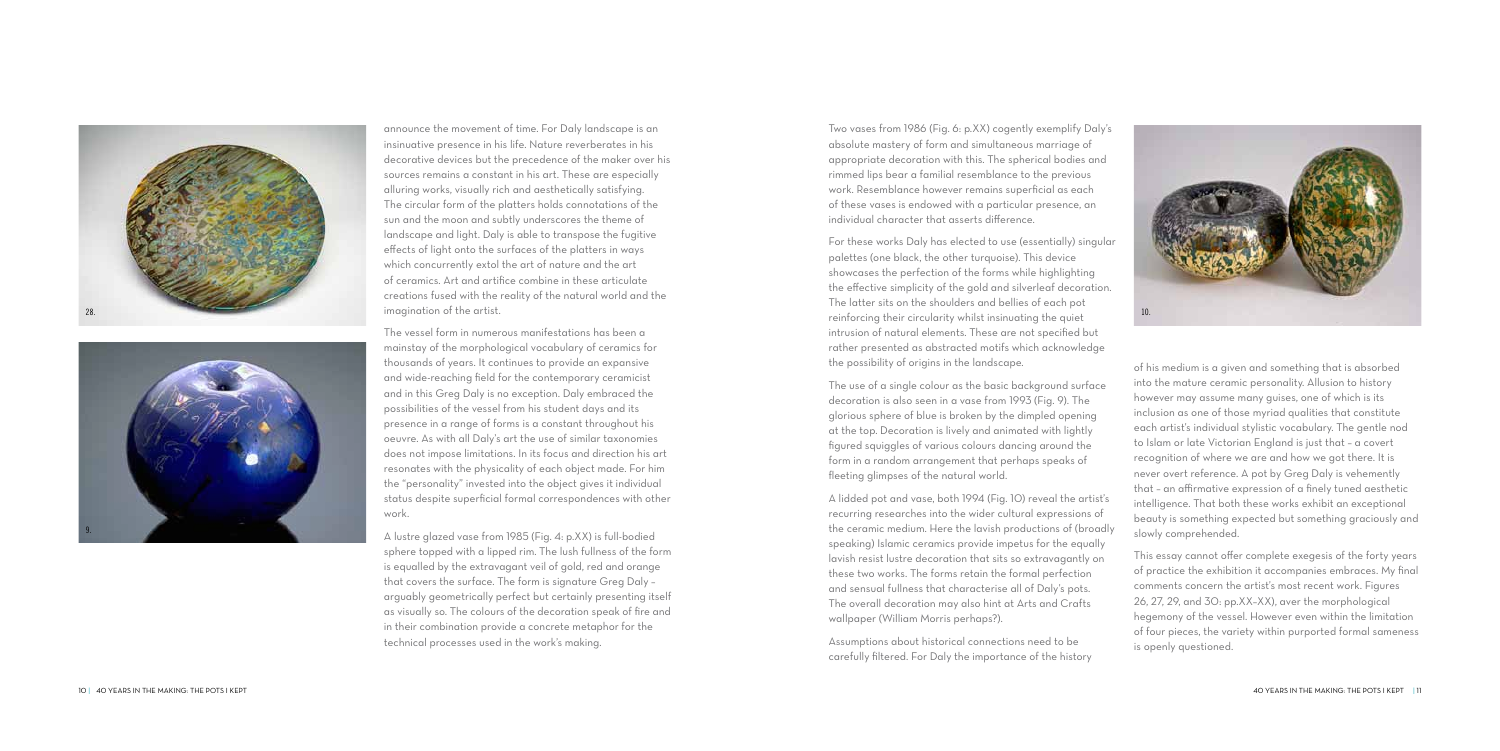The insistent visual activity of the above work announces the Baroque exuberance of Daly's newest work as seen in Mirrored, New day and Sun shower (Figures 27, 29 and 30: pp.XX–XX).The constant renewal of form aligned with the continuing expansion of decorative possibilities and the aggressively assertive, yet nevertheless oblique, presence of landscape allusion marks a new phase.<br>I have purposefully used references to the Baroque

Reflective water (2012, Fig. 26: p.XX) is, at 10 cm high, a physically unobtrusive work. Aesthetically it shouts. The surface is almost oleaginous in its viscosity. The various elements appear to pulsate with inner life, offering openended opportunities and possibilities for interpretation and association. The decoration has the appearance of microorganisms floating over and interacting with the seductive background turquoise blue. The individual motifs pulsate and visually push back and forth from the surface.

while previously denying the direct influence of historical precedents. Daly's most recent works are a summation of the concerns that have occupied him for forty years. For him art is beautiful, provocative and moving. It is both reflection of the past and confrontation with the present and in the combination of these realms of association a place where the perspectives of possibility are consistently opened.

For Daly the object establishes a dialogue between itself and its viewers and consequently with the artist whose creative imagination conceived it and whose technical skill produced it. Ultimately for Greg Daly the experience of life and being part of humanity is why he produces art that is alive and relevant. That it is beautiful and insistent in that beauty is why this artist is a major contributor to the vitality and strength of Australia's visual culture.

Peter Haynes Canberra November, 2013.

- 1. See for example, 'Celebrating 50 One Man Shows' in Pottery in Australia (Sydney, 1992).
- 2. T.S.Eliot, 'Tradition and Individual Talent', Selected Essays, (New York, 1952).
- 3. For an extended review of this series of works see Patsy Hely, 'Skyscapes and vistas (lustre ceramics): GRE G DALY', Craft Arts International, Issue 89.





Figure 1: Glaze-on-platter 1973 wax resist decoration 39cm (dia) Vase 1975 glaze-on-glaze 12cm high Copper red lidded pot 1976 chattering decoration 8 cm high

Figure 2: Thrown and altered forms 1974 31cm high; 1981 42cm high; 1982 31cm high; 1998 17cm high; 2003 30cm high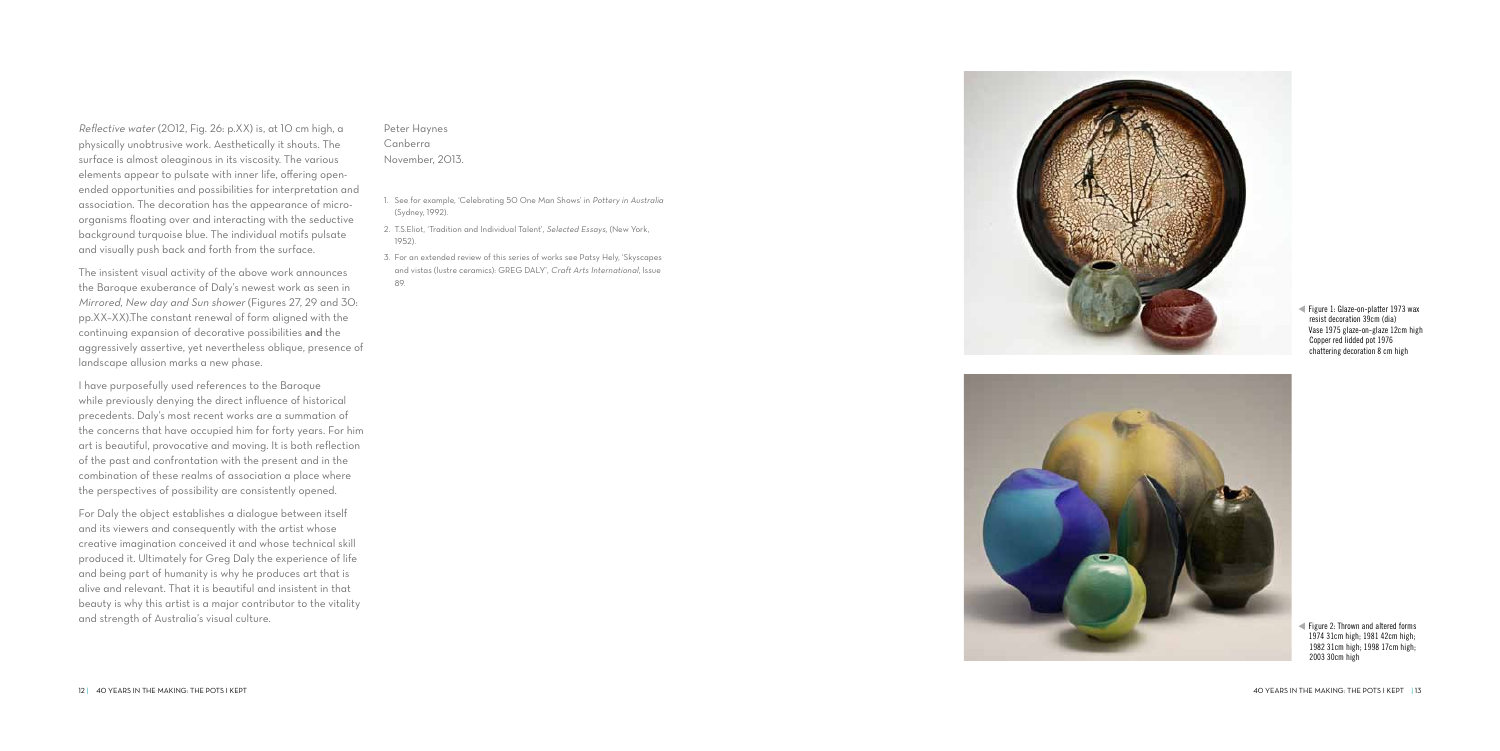Figure 4: Vase 1985 lustre glazed 28cm high

Figure 3: Platter 1978 glaze-onglaze 45cm (dia)





Figure 5: Platter 1986 gold and silver leaf 45cm (dia). Photo: Stuart Hay

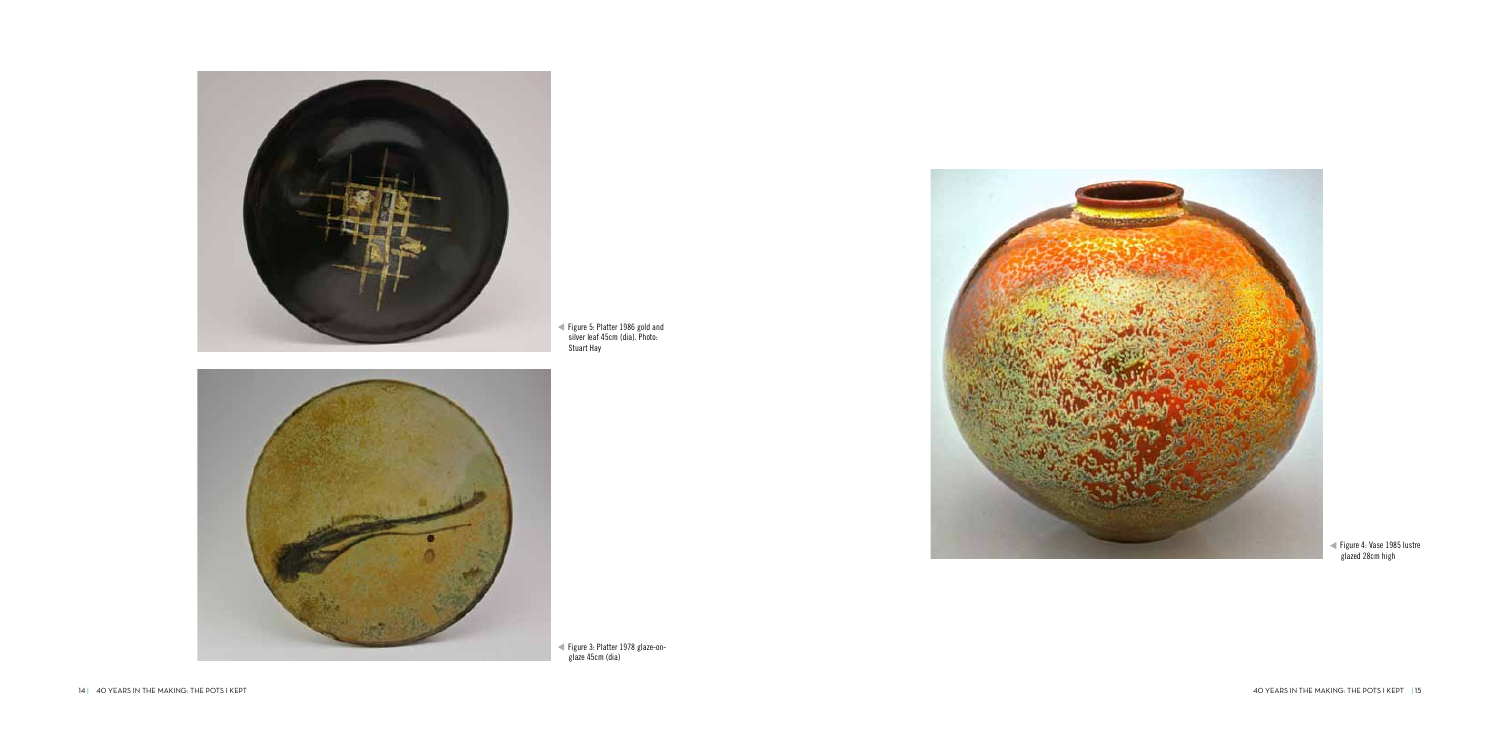



 $\triangle$  Figure 6: Vases 1986 gold and silver leaf, enamel 24cm high, 22cm high



A Figure 7: Vase 1989 lustred, gold and silver leaf, enamel 37cm high Figure 8: Vase 1990 etched, lustred, gold and silver leaf 28cm high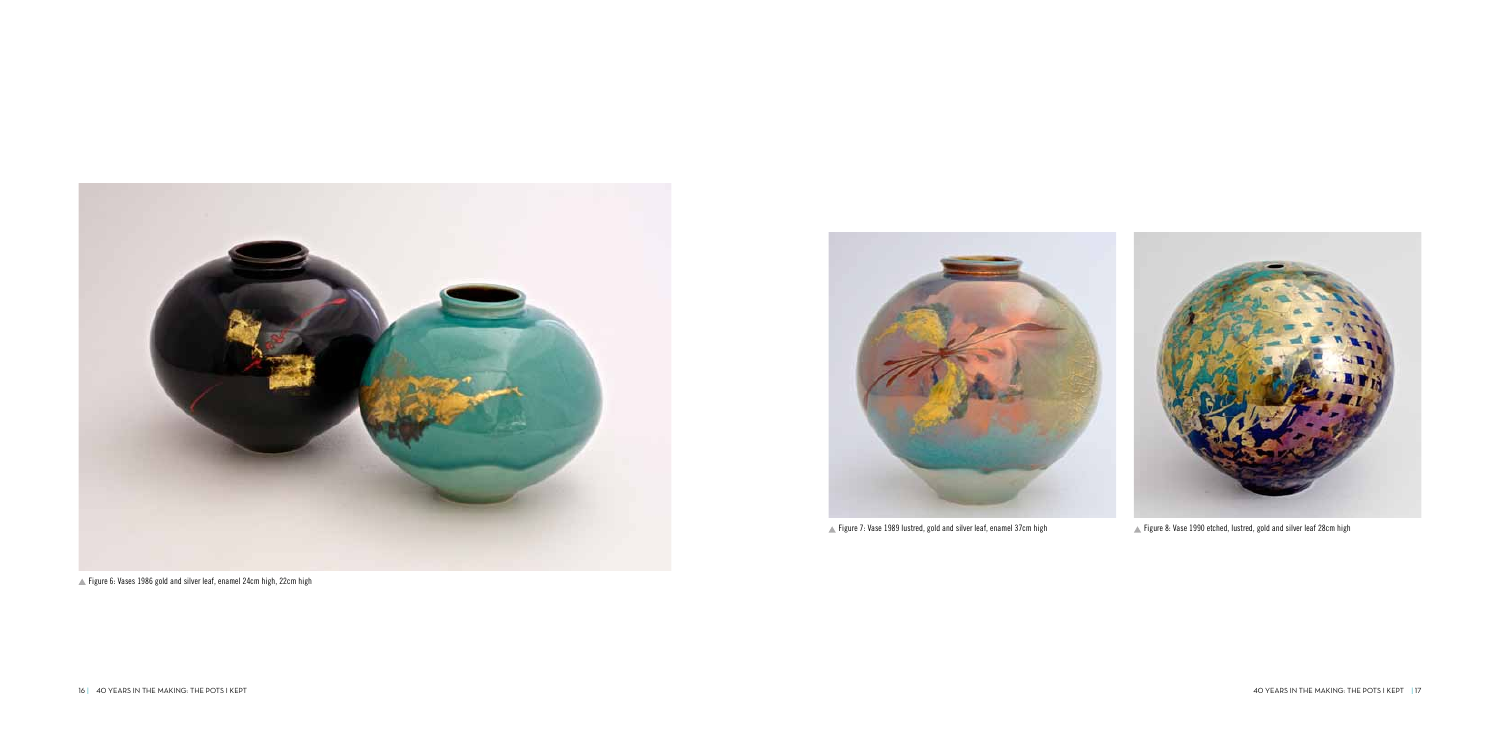

18 | 4O YEARS IN THE MAKING: THE POTS I KEPT | 19



Figure 9: Vase 1993 resist lustre decoration 28 cm high. Photo: Russel Baader



Figure 12: Lidded pot 1995 lustre, gold and silver leaf 13cm high. Photo: Russel Baader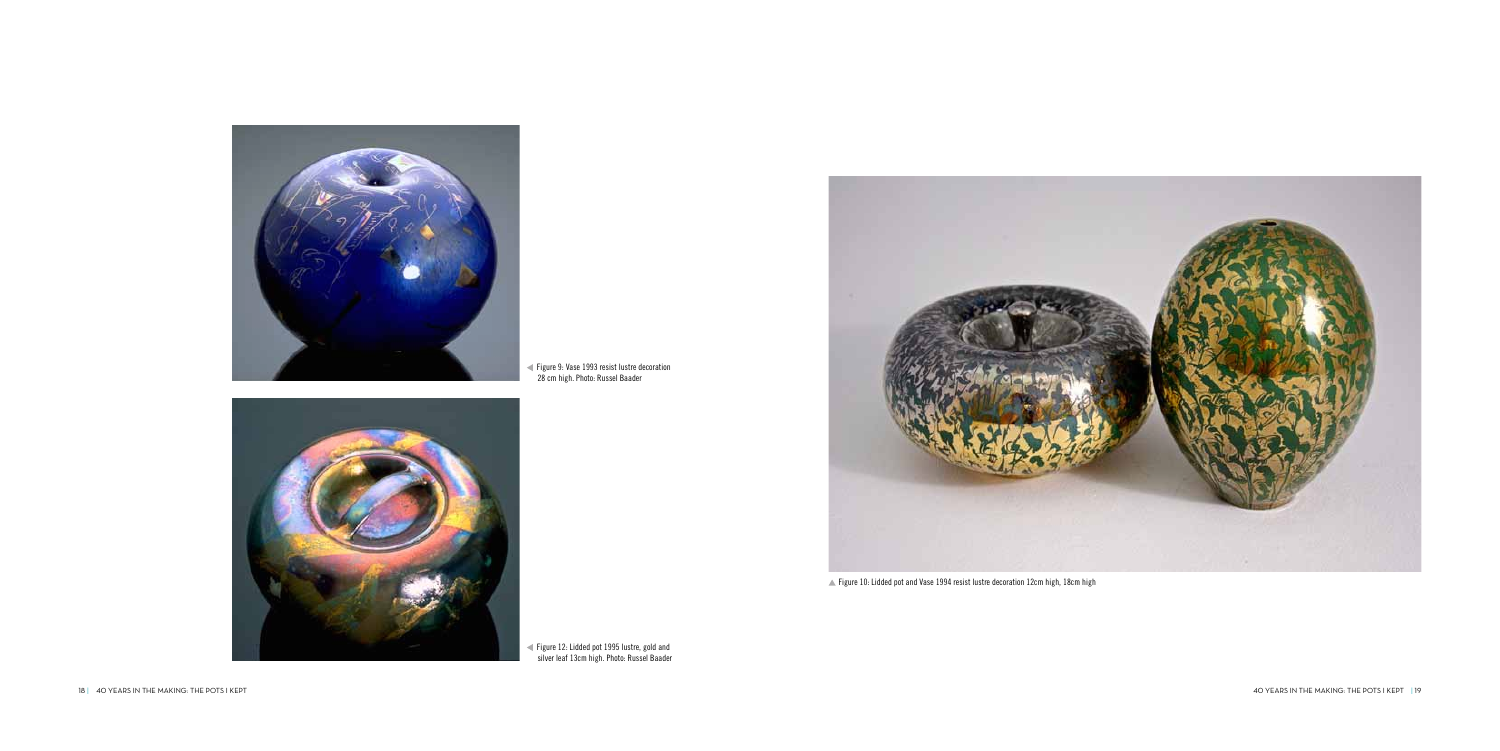



Figure 13: Vase 1997 glaze-on-glaze 53cm high. Photo: Stuart Hay

Figure 14: Platter 1998 glaze-on-glaze 97cm (dia)



Figure 15: Platter 2000 glaze-on-glaze 34cm (dia)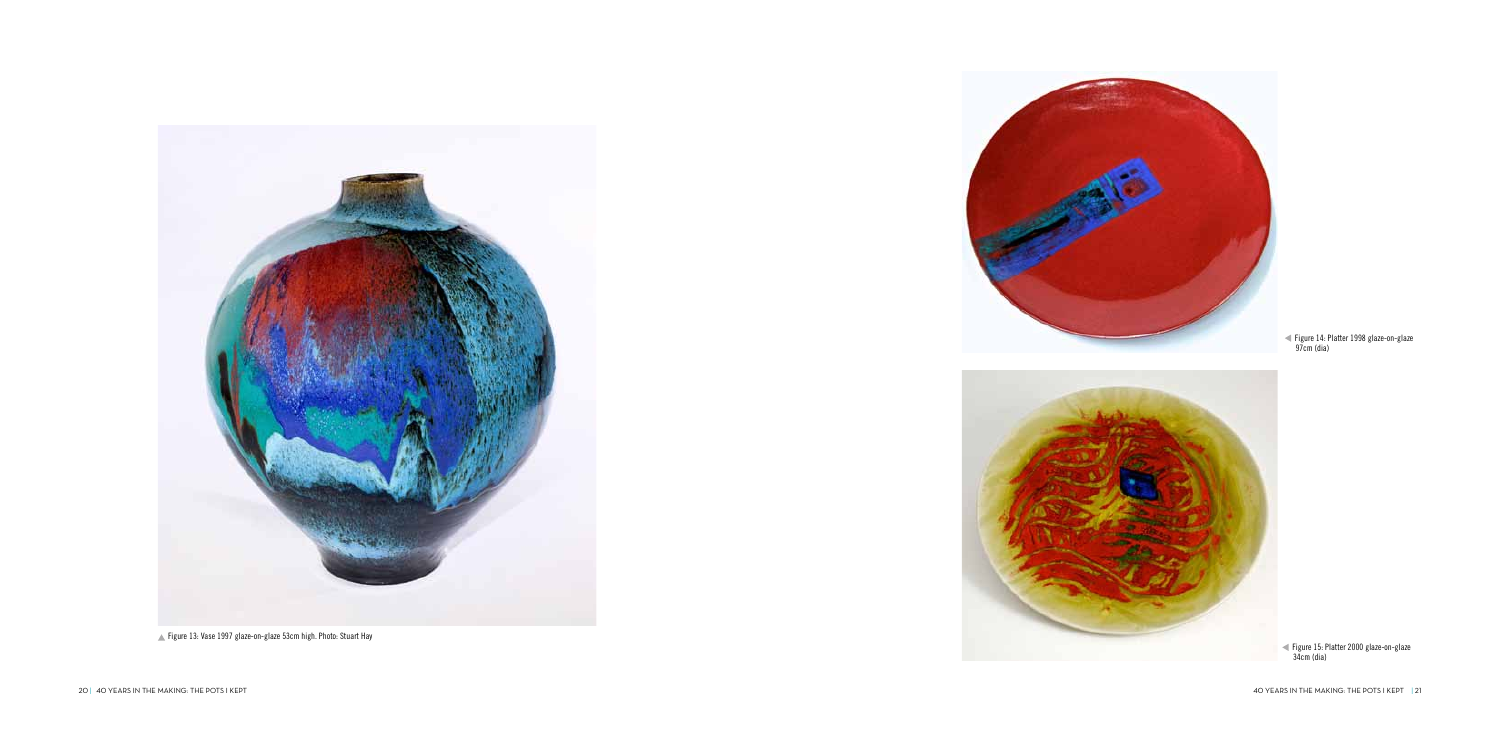



▲ Figure 17: Tripod and Quad Vases and Bowl 2002 gold and silver leaf, enamel 33 cm high, 31cm high, 20cm high, 17cm high Figure 16: Forms 2001 38cm high, 26cm high Figure 16: Forms 2001 38cm high, 26cm high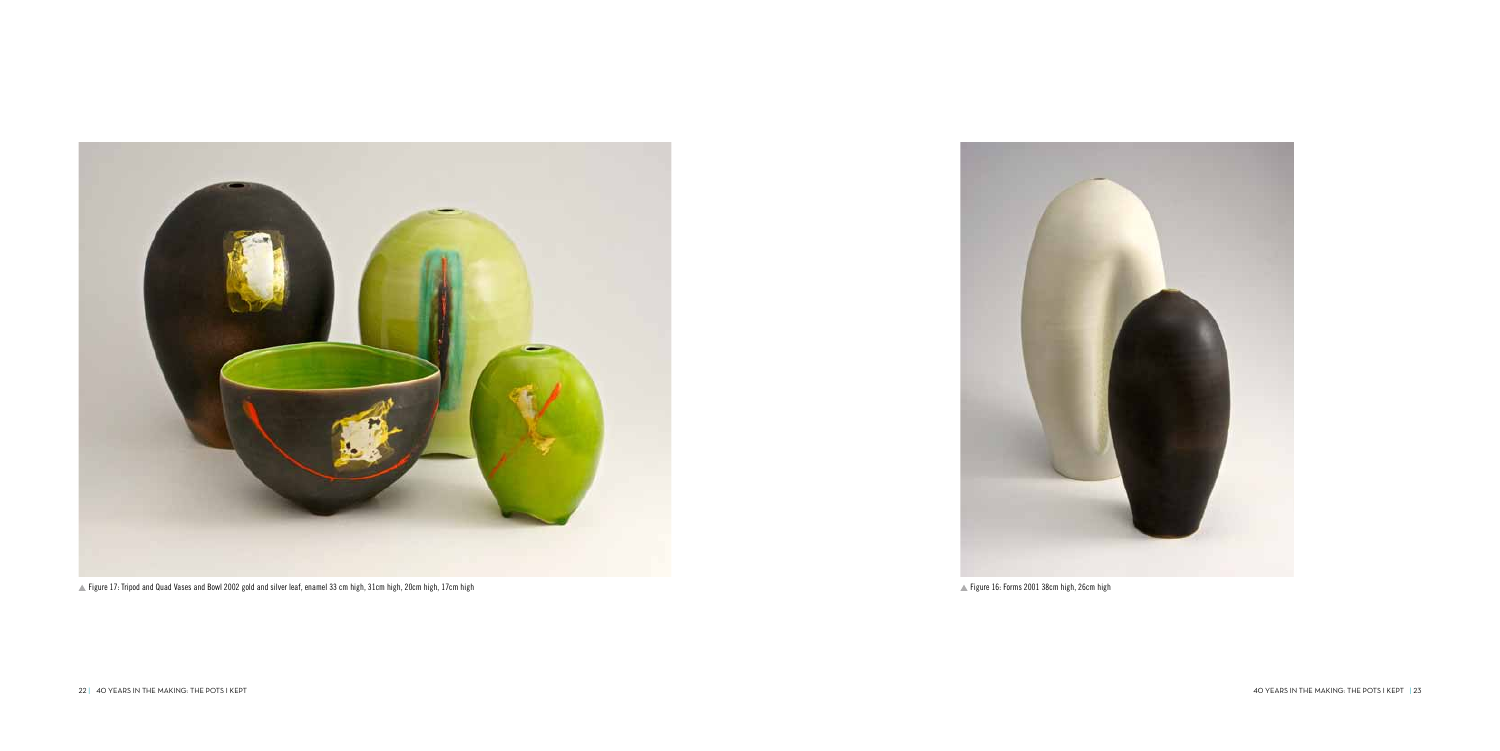24 | 40 Years IN THE MakinG: The Pots I Kept 40 Years IN THE MakinG: The Pots I Kept | 25

Figure 19: Vase 2009 glaze-on-glaze, gold and silver leaf 32cm high Photo: Stuart Hay

#### Figure 21: Bowl 2010 lustre glaze 24cm (dia)

Figure 22: Dappled Light 2011 lustre glaze, silver and copper decoration 48cm (dia) Photo: Stuart Hay



Figure 18: Vases 2008 glaze-on-glaze, gold and silver leaf 15cm high, 21cm high





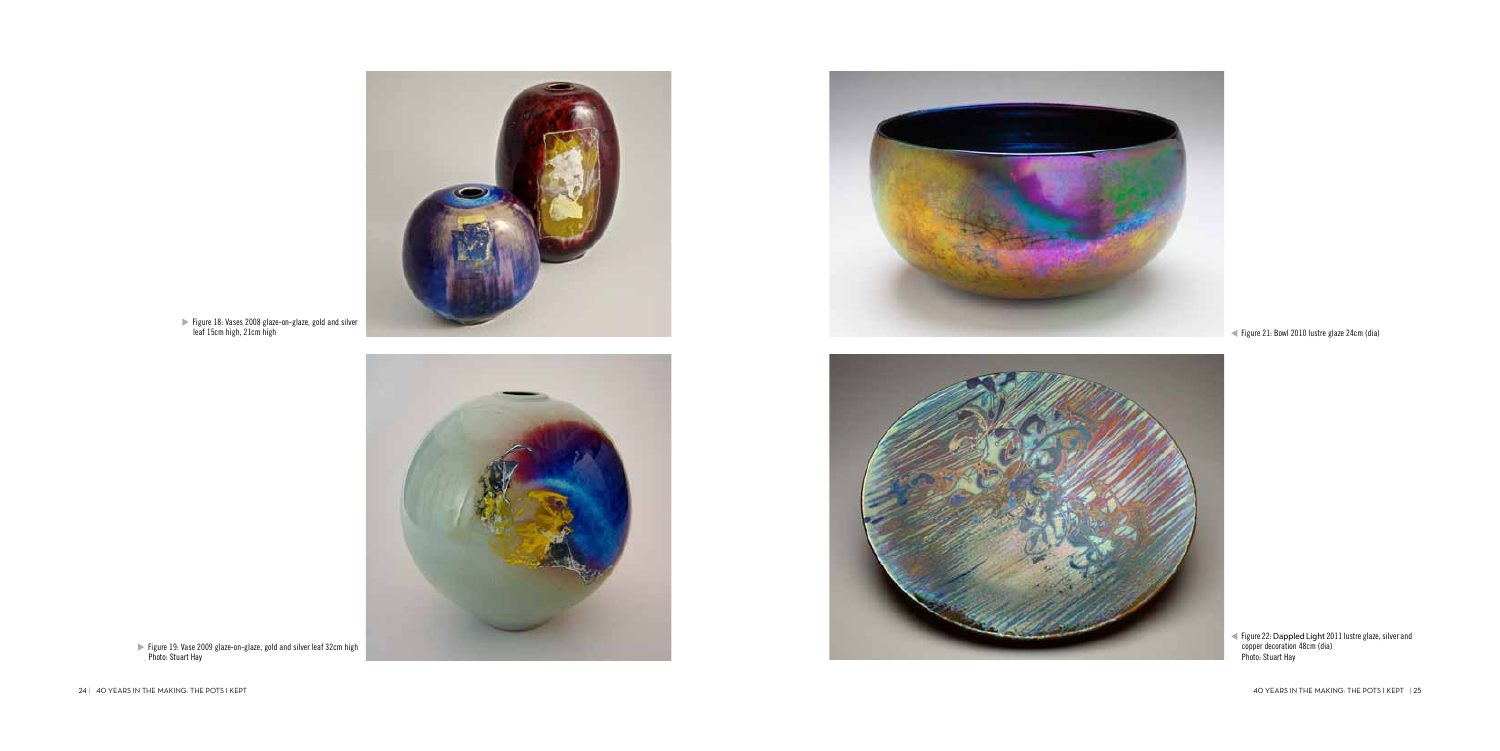Figure 23: Setting Light 2011 lustre glaze, copper decoration 34cm (dia) Photo: Stuart Hay









Figure 26: Reflective Water 2012 lustre glaze 10cm high. Photo: Stuart Hay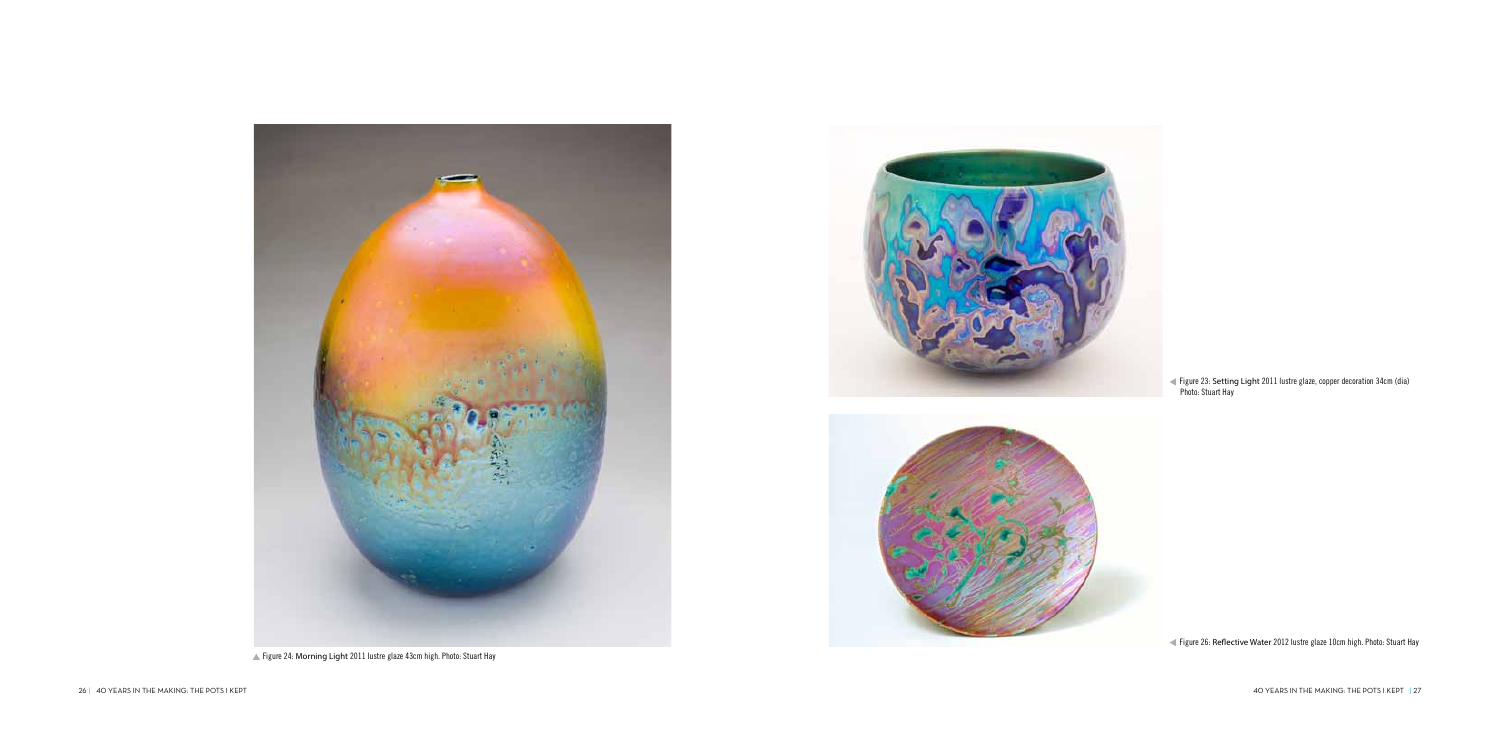28 | 40 Years IN THE MakinG: The Pots I Kept 40 Years IN THE MakinG: The Pots I Kept | 29

Figure 28: Gums in the Mist 2013 lustre glaze, silver and copper decoration 58cm (dia) Photo: Stuart Hay





Figure 27: Mirrored 2012 lustre glaze 23cm high Photo: Stuart Hay



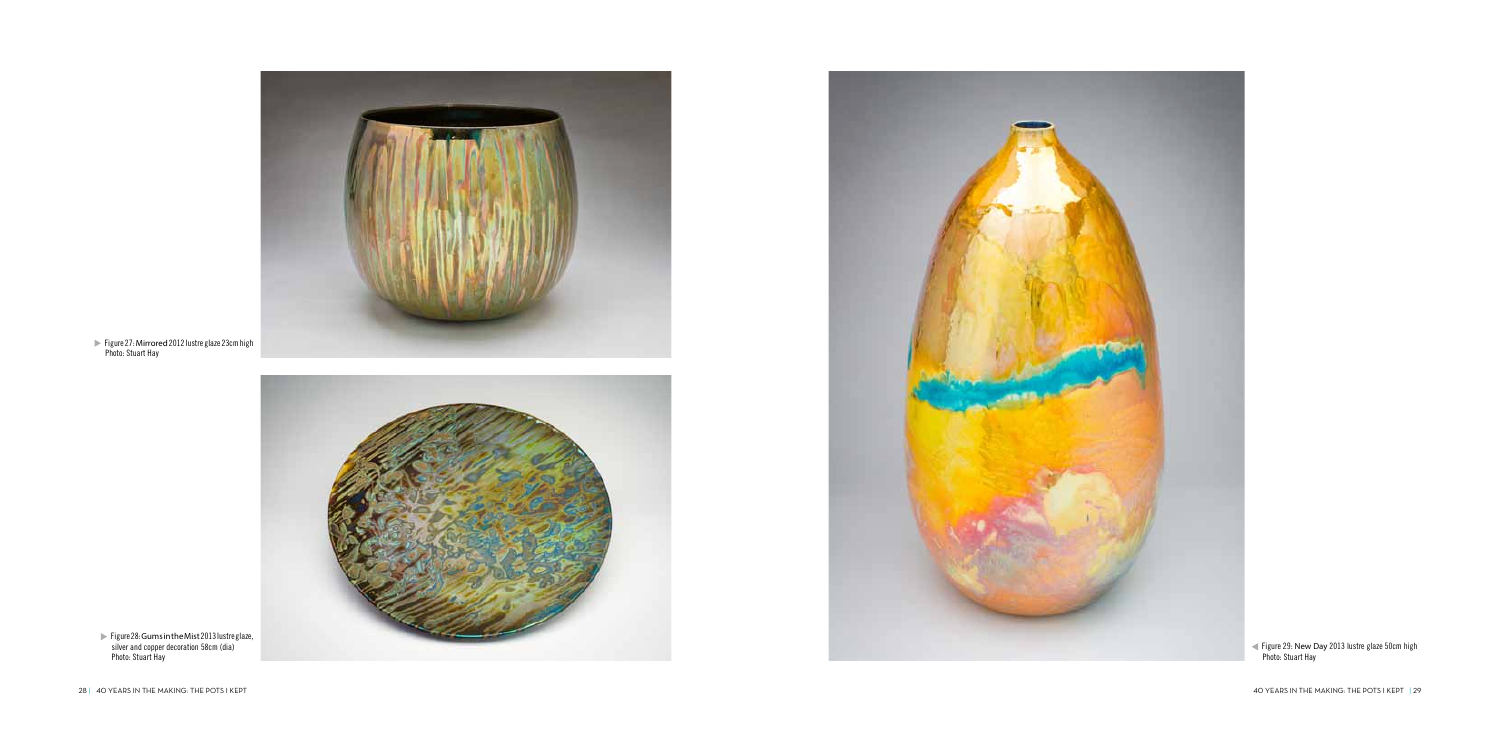

Born 1954, Australia.

Member of the International Academy of Ceramics, Geneva, since 1986.

Over 80 Solo Exhibitions throughout Australia.

Collections: Represented in over 75 National and International Art Galleries and Museums. Including: National Gallery of Australia Art Gallery of Greater Victoria (Canada)

Decorative Arts Museum (Prague) Art Gallery of Greater Victoria (Canada) Saga Prefectural Art Museum (Japan) Panevezys Civic Art Gallery (Lithuania) Keramion ( Germany) Ichon World Ceramic Centre ( Kyonggi Province, Korea) American Museum of Ceramic Art, California (USA) All state Art Galleries: National Gallery of Victoria, Western Australian Art Gallery, Queensland Art Gallery, Art Gallery of South Australian, ArtTasmania, Art Gallery of the Northern Territory, Queen Victoria Museum and Art Gallery, Powerhouse Museum N S W. Regional Art Galleries including: Bathurst Regional Art Gallery ( N S W ) Castlemaine Museum & Regional Art Gallery (Victoria) Cowra Regional Art Gallery ( N S W ) Davonport Regional Art Gallery (Tasmania) Fremantle Art Gallery ( WA) Geelong Regional Art Gallery ( WA) Manly Municipal Regional Gallery ( N S W ) Newcastle Regional Art Gallery ( N S W ) Orange Regional Art Gallery ( N S W ) Penrith Regional Art Gallery (NSW)

Victoria and Albert Museum (U K) Ariana Museum (Switzerland) Faenza Ceramic Museum ( Italy) Ceramic Museum Vallauris (France) Saga Prefectural Art Gallery (Japan) Stoke-on-Trent City Museum (U K ) Taipei Fine Art Museum (Taiwan) Nordenfjeldske Kunstindustrimuseum (Norway)

Aberystwyth Art Centre ( Wales) Obidos Museum (Portugal) Museum of Carouge (Switzerland) Museum Zagreb (Croatia) Museum of Aveiro (Portugal) Ceramic Museum Vallauris (France) Ceramic Museum Talavera (Spain) Auckland Museum & Art Gallery ( New Zealand)

Peter Tucker Regional Art Gallery (QLD) Tamworth Regional Art Gallery ( N S W ) Hamilton Regional Art Gallery (Victoria) Gladstone Regional Art Gallery (QLD) Stanthorpe Regional Art GALLERY (QLD) Horsham Regional Art Gallery (Victoria) Rockhampton Regional Art Gallery (QLD) Brisbane City Gallery (QLD) Shepparton Regional Art Gallery (Victoria) Ipswich Regional Art Gallery (QLD) Toowoomba Regional Art Gallery (Qld)

Group exhibitions: over 200 throughout Australia, Japan, Lithuania, U K, Canada, France, Croatia, Spain, Portugal, Turkey, Czech Republic, Taiwan, USA, New Zealand, Egypt, Italy, Germany, Greece, Korea, Poland, Latvia.

Awards: 37 National and International Awards including: 1973 Victorian Ceramic Group Student Award; 1978 Victorian Ceramic Award; 1978 Victorian Ministry for the Arts: Craft Award; 1978, 1983 Potters Cottage Ceramic Award; 1988 & 1990 National Ceramic Award – Australia; 1990 Montex Prize – l Il World Triennal Exhibition of Small Ceramics Zagreb, Croatia; 1991 Silver Medal International Ceramic Exhibition Sopot, Poland; 1982 IAC Award Vallauris, France; 1983 Silver Medal 'Arts, Sciences,



## SELECTED BIOGRAPHY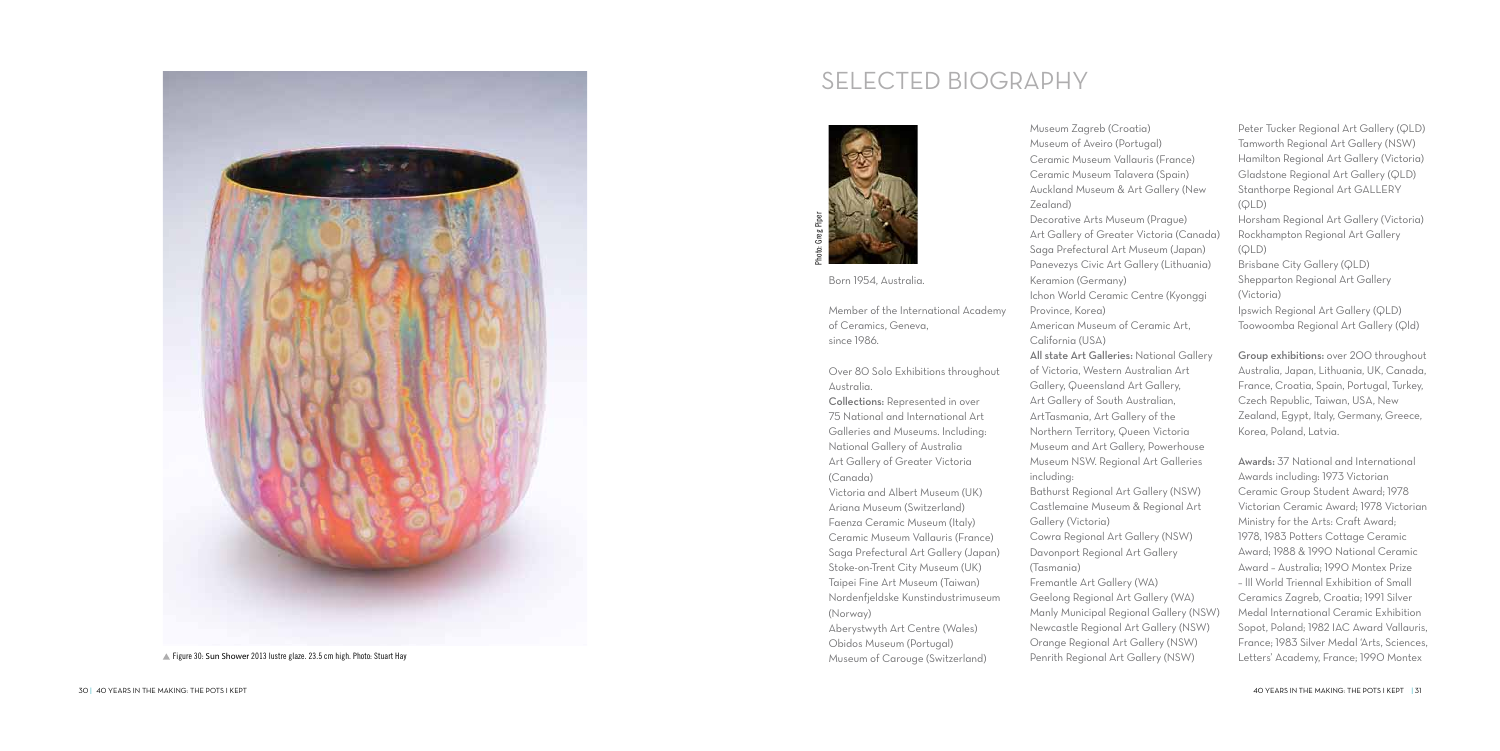Prize World Triennial of Small Ceramics Zagreb, Croatia; 1995, 1996 'Orton Box' Exhibition Award, USA; 2002 6th Cairo International Biennale for Ceramics, Egypt; 2004 Judges award, 'Calleen Art Award' Cowra.

#### Books:

Glazes and Glazing Techniques, Greg Daly, 1995, 1996, 1998 Kangaroo Press, Simon & Schuster, AC Black, UK, Gentle Breeze, USA Lustres, Greg Daly, 2012 AC Black/ University of Pennsylvania Press Developing Glazes, Greg Daly, 2013 Bloomsbury, The American Ceramic Society Ceramic Form, Peter Lane, UK Studio Ceramics, Peter Lane, UK Ceramics of the World. Gottfried Borrman, Germany Masters of Modern Ceramics, Italy The Australian Pottery Book, 2nd ed., Harry Memmott Pottery, Janet Mansfield Clay Statements | & II Modern Australian Ceramics, Janet Mansfield Ceramics Manual, Graham Flight Contemporary Ceramic Art, Australia and New Zealand, Janet Mansfield Sculptural Ceramics, Ian Gregory The International Design Yearbook, 1993 **Illustrated Dictionay of Practical** Pottery, Robert Fournier (3rd ed.)

The Craft and Art of Clay, Susan 1987-1988 Peterson Introduction to Ceramics, Graham Flight Contemporary Porcelain, Peter Lane 1991-1997 Resist and Masking Techniques, Peter Beard 1992-1995 Design Sourcebook Ceramics, Edmund De Waal 2003 Contemporary Ceramics, Susan Peterson Smashing Glazes, Susan Peterson Working with Clay, Susan Peterson 500 Bowls, Lark USA 500 Tiles, Lark USA 500 Vases, Lark USA 2013 Numerous organisation committees including: 1974-1976 Victorian Ceramic Group 2013-Committee 1978-1979 Arts & Crafts Society of Victoria Committee 1982-1984 Craft Council of Victoria Committee · Vice President 1982-1984 • Committee to form **Practicing Crafts People** Association **Chairperson Ceramic** 1987-1988 Access Workshop Committee 1984-1985 N.A.V.A. Board Member State & National Delegate

Advisory Committee to the Victorian Ministry of Arts Craft Council of Australia - Board **President Craft Council** of Australia Chair of Cowra Art **Gallery Management** Committee 2000-2003 Chair of the Cowra Festival Art Committee 2003-2005 Museums & Galleries Foundation - Board member Canberra Potters -Watson Arts Centre -Board member Head of the Ceramic Workshop - School of Art Australian National University

> Back cover: Group image – Glaze –on-platter; Vases gold leaf and silver leaf, enamel and lustre glaze; thrown and altered form.